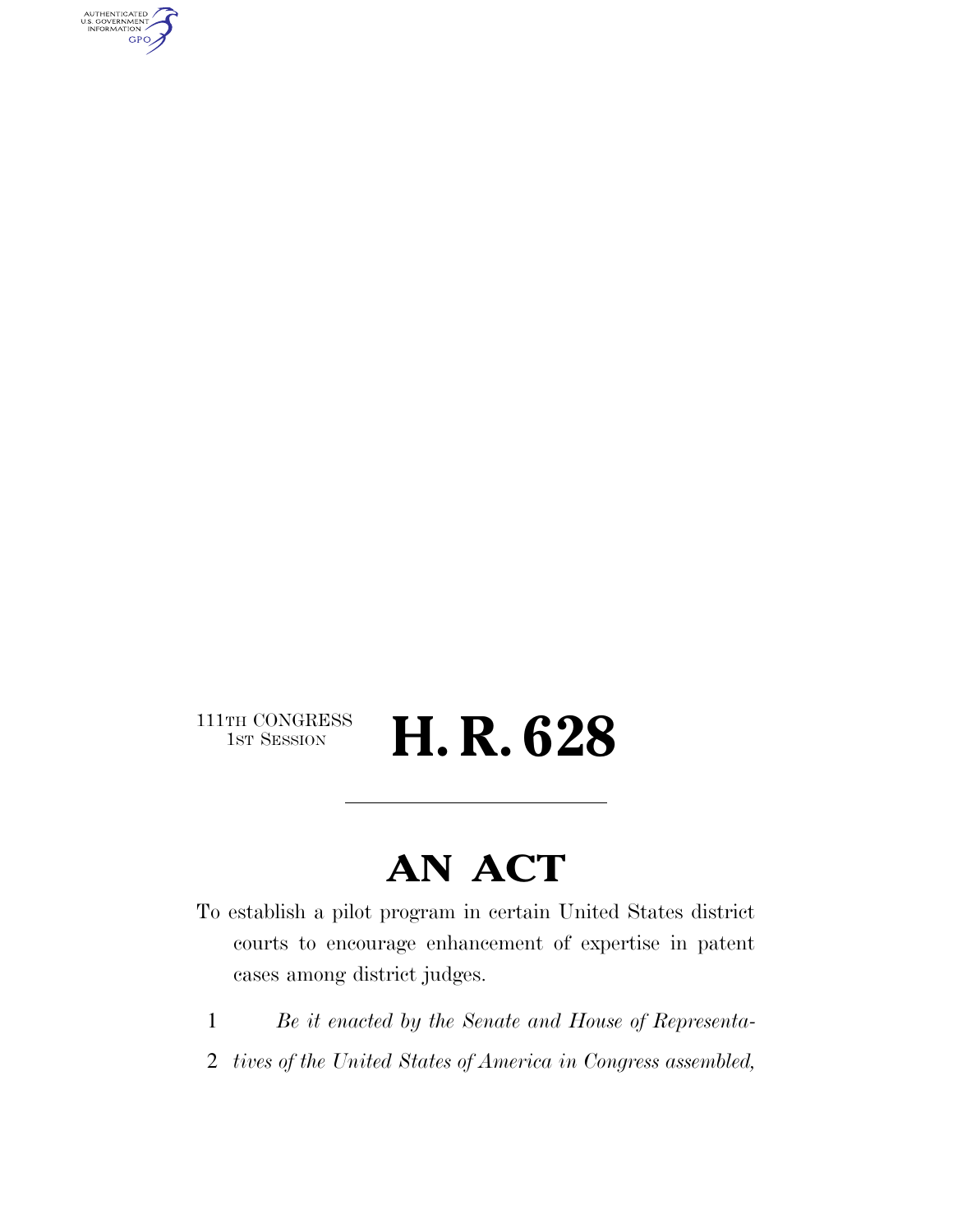| $\mathbf{1}$   | SECTION 1. PILOT PROGRAM IN CERTAIN DISTRICT       |
|----------------|----------------------------------------------------|
| $\overline{2}$ | <b>COURTS.</b>                                     |
| 3              | $(a)$ ESTABLISHMENT.—                              |
| $\overline{4}$ | $(1)$ IN GENERAL.—There is established a pro-      |
| 5              | gram, in each of the United States district courts |
| 6              | designated under subsection (b), under which—      |
| $\overline{7}$ | (A) those district judges of that district         |
| 8              | court who request to hear cases under which 1      |
| 9              | or more issues arising under any Act of Con-       |
| 10             | gress relating to patents or plant variety protec- |
| 11             | tion are required to be decided, are designated    |
| 12             | by the chief judge of the court to hear those      |
| 13             | cases;                                             |
| 14             | (B) cases described in subparagraph (A)            |
| 15             | are randomly assigned to the judges of the dis-    |
| 16             | trict court, regardless of whether the judges are  |
| 17             | designated under subparagraph $(A)$ ;              |
| 18             | (C) a judge not designated under subpara-          |
| 19             | $graph$ (A) to whom a case is assigned under       |
| 20             | subparagraph (B) may decline to accept the         |
| 21             | case; and                                          |
| 22             | (D) a case declined under subparagraph             |
| 23             | $(C)$ is randomly reassigned to 1 of those judges  |
| 24             | of the court designated under subparagraph         |
| 25             | (A).                                               |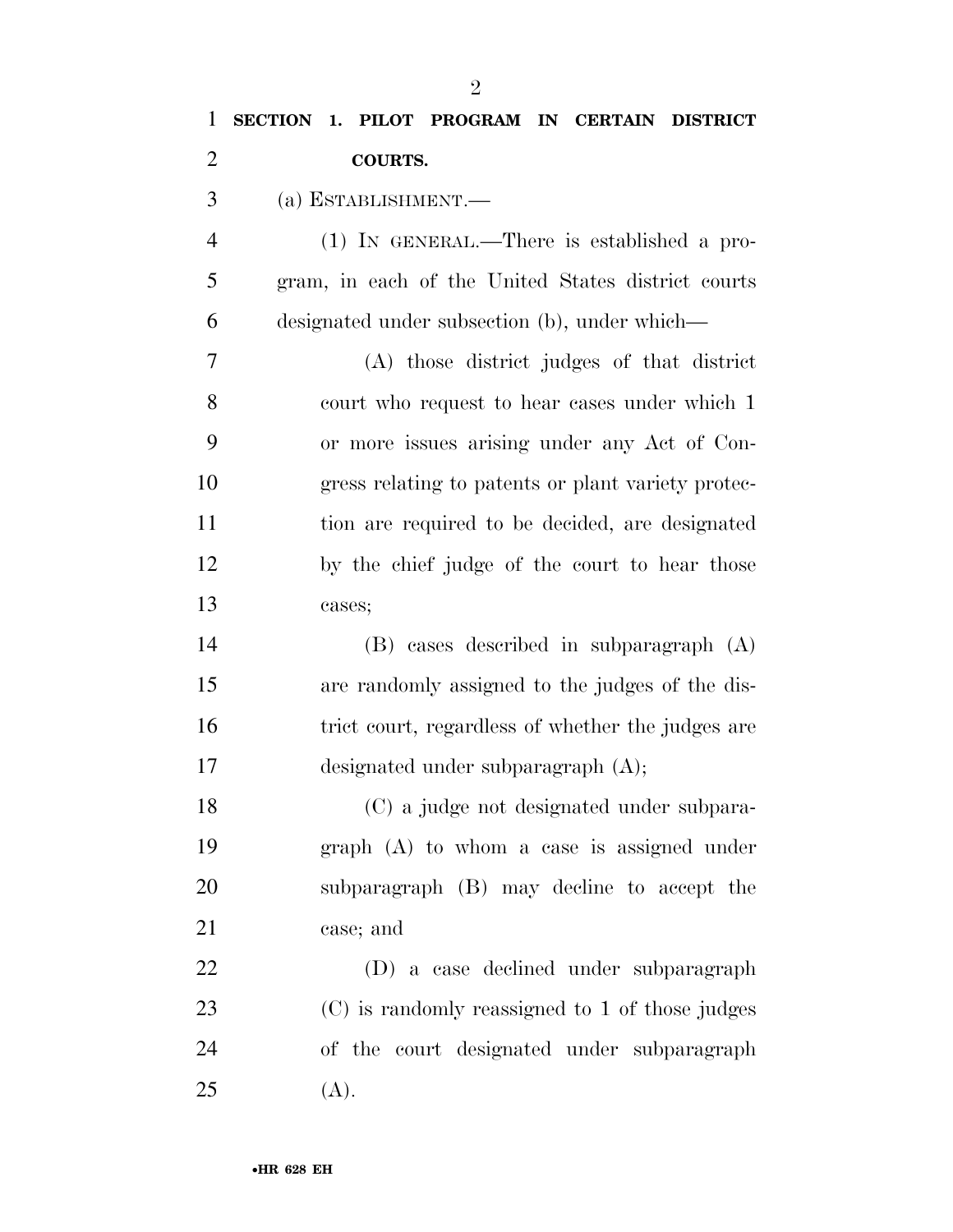(2) SENIOR JUDGES.—Senior judges of a dis- trict court may be designated under paragraph (1)(A) if at least 1 judge of the court in regular ac-4 tive service is also so designated. (3) RIGHT TO TRANSFER CASES PRESERVED.— This section shall not be construed to limit the abil-

 ity of a judge to request the reassignment of or oth- erwise transfer a case to which the judge is assigned under this section, in accordance with otherwise ap-plicable rules of the court.

(b) DESIGNATION.—

 (1) IN GENERAL.—Not later than 6 months after the date of the enactment of this Act, the Di- rector of the Administrative Office of the United States Courts shall designate not less than 6 United States district courts, in at least 3 different judicial circuits, in which the program established under subsection (a) will be carried out.

(2) CRITERIA FOR DESIGNATIONS.—

 (A) IN GENERAL.—Except as provided under subparagraph (B), the Director shall make designations under paragraph (1) from— (i) the 15 district courts in which the

largest number of patent and plant variety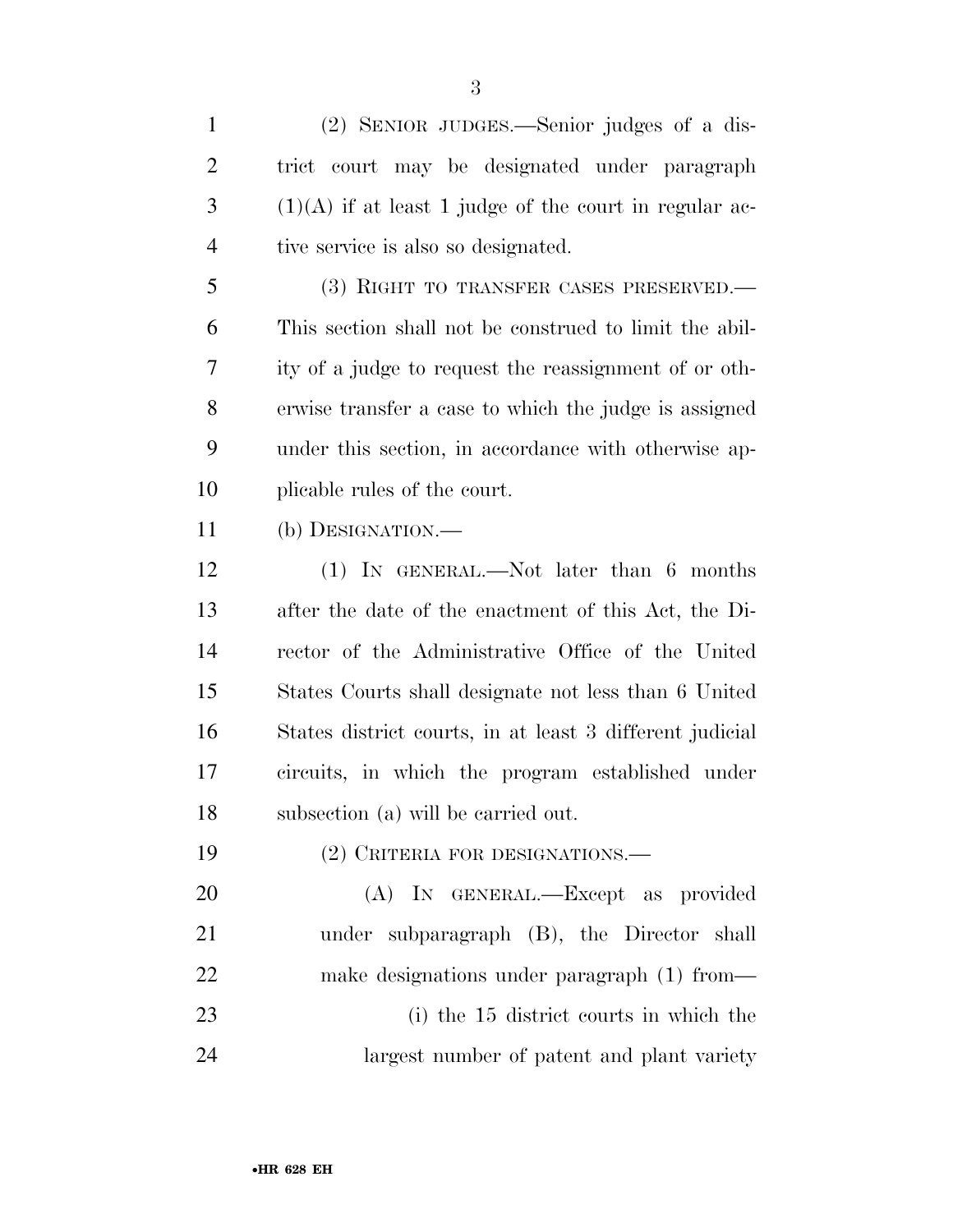| $\mathbf{1}$   | protection cases were filed in the most re-               |
|----------------|-----------------------------------------------------------|
| $\overline{2}$ | cent calendar year that has ended; or                     |
| 3              | the district courts that have<br>(ii)                     |
| $\overline{4}$ | adopted local rules for patent and plant va-              |
| 5              | riety protection cases.                                   |
| 6              | (B) EXCEPTIONS.—The Director may only                     |
| 7              | designate a court in which—                               |
| 8              | (i) at least 10 district judges are au-                   |
| 9              | thorized to be appointed by the President,                |
| 10             | whether under section $133(a)$ of title 28,               |
| 11             | United States Code, or on a temporary                     |
| 12             | basis under other provisions of law; and                  |
| 13             | (ii) at least 3 judges of the court have                  |
| 14             | made the request under subsection                         |
| 15             | (a)(1)(A).                                                |
| 16             | (c) DURATION.—The program established under sub-          |
| 17             | section (a) shall terminate 10 years after the end of the |
| 18             | 6-month period described in subsection (b).               |
| 19             | (d) APPLICABILITY.—The program established under          |
| 20             | subsection (a) shall apply in a district court designated |
| 21             | under subsection (b) only to cases commenced on or after  |
| 22             | the date of such designation.                             |
| 23             | (e) REPORTS TO CONGRESS.—                                 |
| 24             | $(1)$ IN GENERAL.—At the times specified in               |

paragraph (2), the Director of the Administrative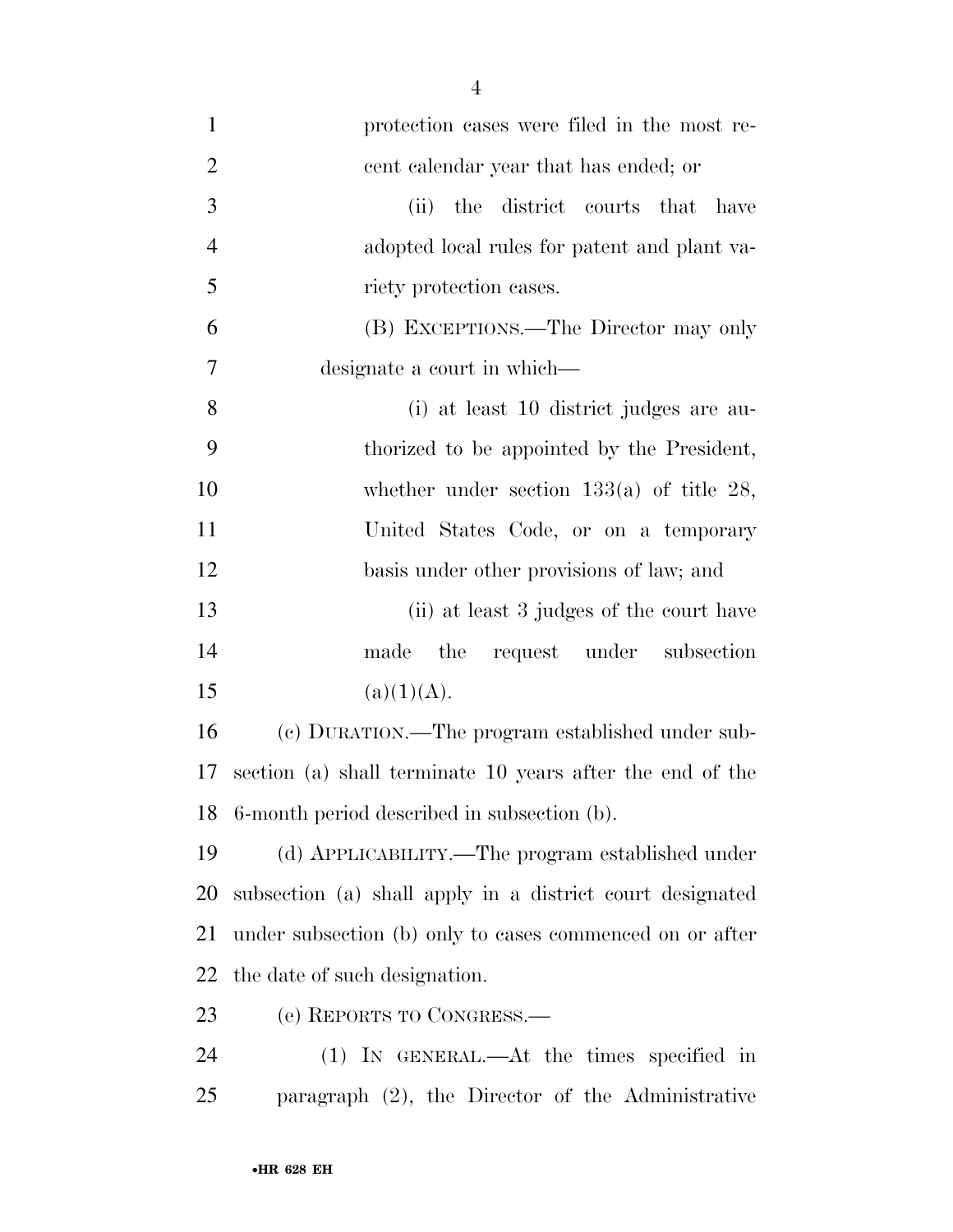| $\mathbf{1}$   | Office of the United States Courts, in consultation  |
|----------------|------------------------------------------------------|
| $\overline{2}$ | with the chief judge of each of the district courts  |
| 3              | designated under subsection (b) and the Director of  |
| $\overline{4}$ | the Federal Judicial Center, shall submit to the     |
| 5              | Committee on the Judiciary of the House of Rep-      |
| 6              | resentatives and the Committee on the Judiciary of   |
| 7              | the Senate a report on the pilot program established |
| 8              | under subsection (a). The report shall include—      |
| 9              | (A) an analysis of the extent to which the           |
| 10             | program has succeeded in developing expertise        |
| 11             | in patent and plant variety protection cases         |
| 12             | among the district judges of the district courts     |
| 13             | so designated;                                       |
| 14             | (B) an analysis of the extent to which the           |
| 15             | program has improved the efficiency of the           |
| 16             | courts involved by reason of such expertise;         |
| 17             | (C) with respect to patent cases handled by          |
| 18             | the judges designated pursuant to subsection         |
| 19             | $(a)(1)(A)$ and judges not so designated, a com-     |
| 20             | parison between the 2 groups of judges with re-      |
| 21             | spect to-                                            |
| 22             | (i) the rate of reversal, by the Court               |
| 23             | of Appeals for the Federal Circuit, of such          |
| 24             | cases on the issues of claim construction            |
| 25             | and substantive patent law; and                      |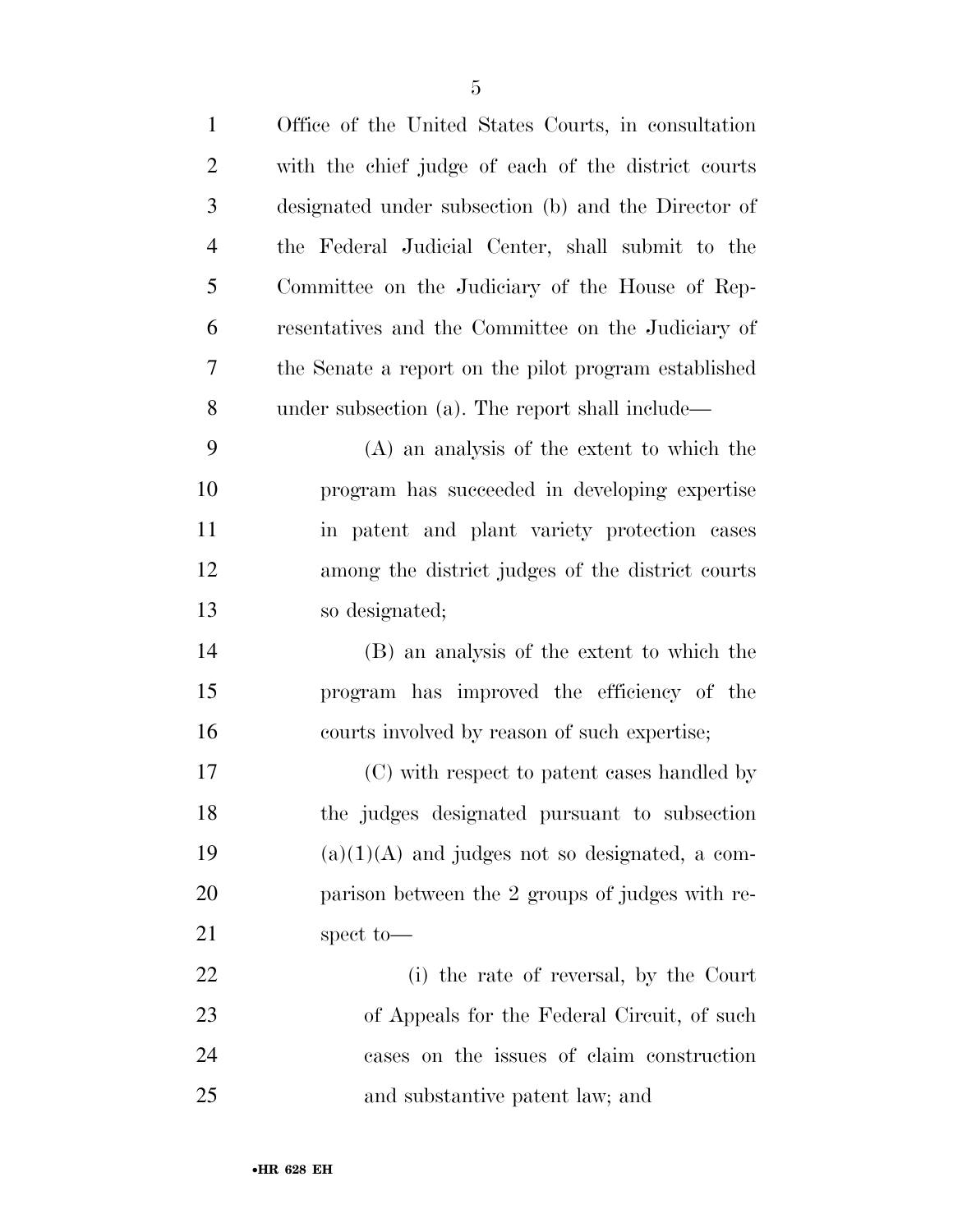| $\mathbf{1}$   | (ii) the period of time elapsed from                 |
|----------------|------------------------------------------------------|
| $\overline{2}$ | the date on which a case is filed to the             |
| 3              | date on which trial begins or summary                |
| $\overline{4}$ | judgment is entered;                                 |
| 5              | (D) a discussion of any evidence indicating          |
| 6              | that litigants select certain of the judicial dis-   |
| 7              | tricts designated under subsection (b) in an at-     |
| 8              | tempt to ensure a given outcome; and                 |
| 9              | (E) an analysis of whether the pilot pro-            |
| 10             | gram should be extended to other district            |
| 11             | courts, or should be made permanent and apply        |
| 12             | to all district courts.                              |
| 13             | (2) TIMETABLE FOR REPORTS.—The times re-             |
| 14             | ferred to in paragraph $(1)$ are—                    |
| 15             | $(A)$ not later than the date that is 5 years        |
| 16             | and 3 months after the end of the 6-month pe-        |
| 17             | riod described in subsection (b); and                |
| 18             | (B) not later than 5 years after the date            |
| 19             | described in subparagraph $(A)$ .                    |
| 20             | (3) PERIODIC REPORTS.—The Director of the            |
| 21             | Administrative Office of the United States Courts,   |
| 22             | in consultation with the chief judge of each of the  |
| 23             | district courts designated under subsection (b) and  |
| 24             | the Director of the Federal Judicial Center, shall   |
| 25             | keep the committees referred to in paragraph (1) in- |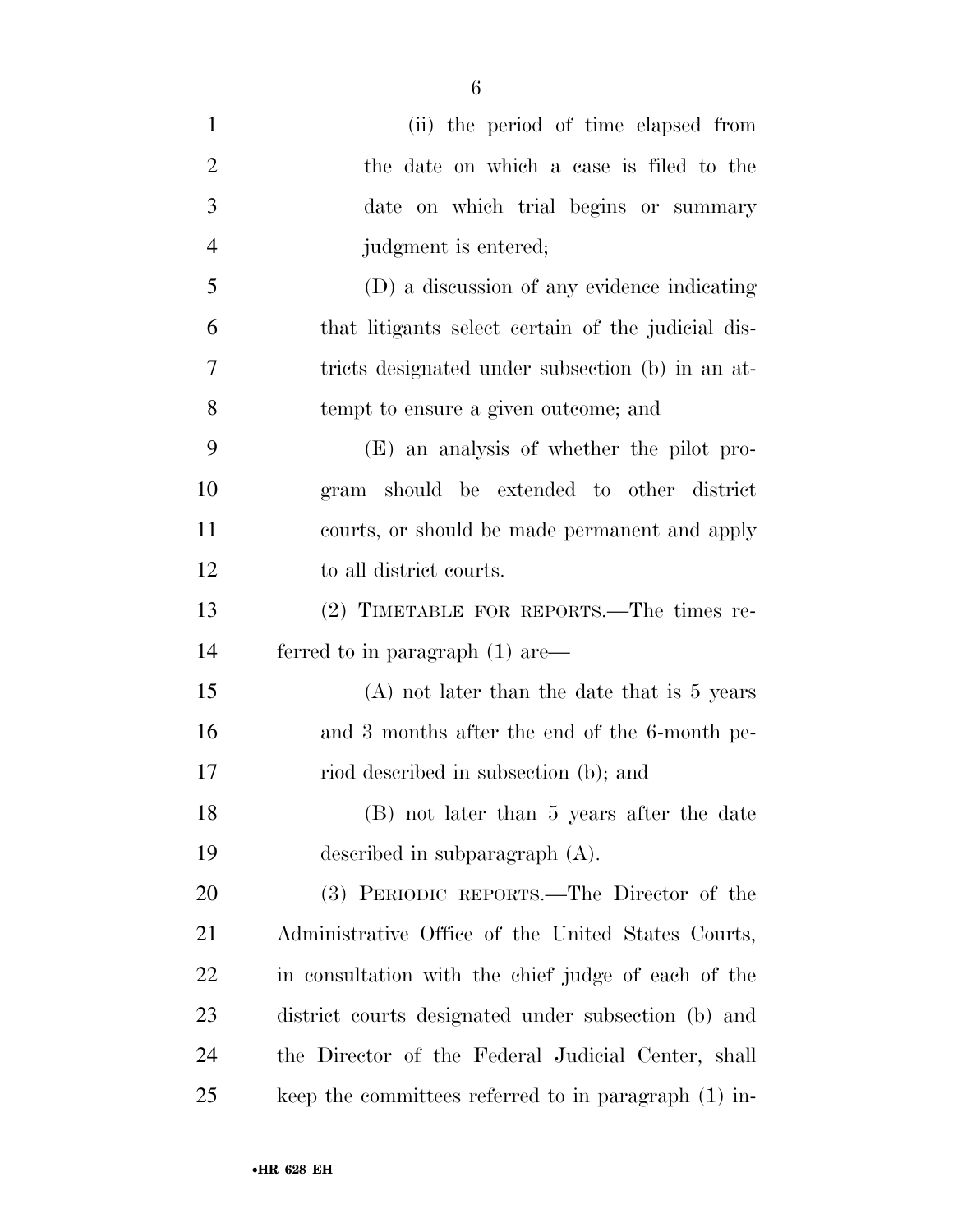| $\mathbf{1}$   | formed, on a periodic basis while the pilot program       |
|----------------|-----------------------------------------------------------|
| $\overline{2}$ | is in effect, with respect to the matters referred to     |
| 3              | in subparagraphs $(A)$ through $(E)$ of paragraph $(1)$ . |
| $\overline{4}$ | (f) AUTHORIZATION FOR TRAINING AND CLERK-                 |
| 5              | SHIPS.-                                                   |
| 6              | (1) IN GENERAL.—In addition to any other                  |
| 7              | funds made available to carry out this section, there     |
| 8              | are authorized to be appropriated not less than           |
| 9              | $$5,000,000$ in each fiscal year for-                     |
| 10             | (A) educational and professional develop-                 |
| 11             | ment of those district judges designated under            |
| 12             | subsection $(a)(1)(A)$ in matters relating to pat-        |
| 13             | ents and plant variety protection; and                    |
| 14             | (B) compensation of law clerks with exper-                |
| 15             | tise in technical matters arising in patent and           |
| 16             | plant variety protection cases, to be appointed           |
| 17             | by the courts designated under subsection (b)             |
| 18             | to assist those courts in such cases.                     |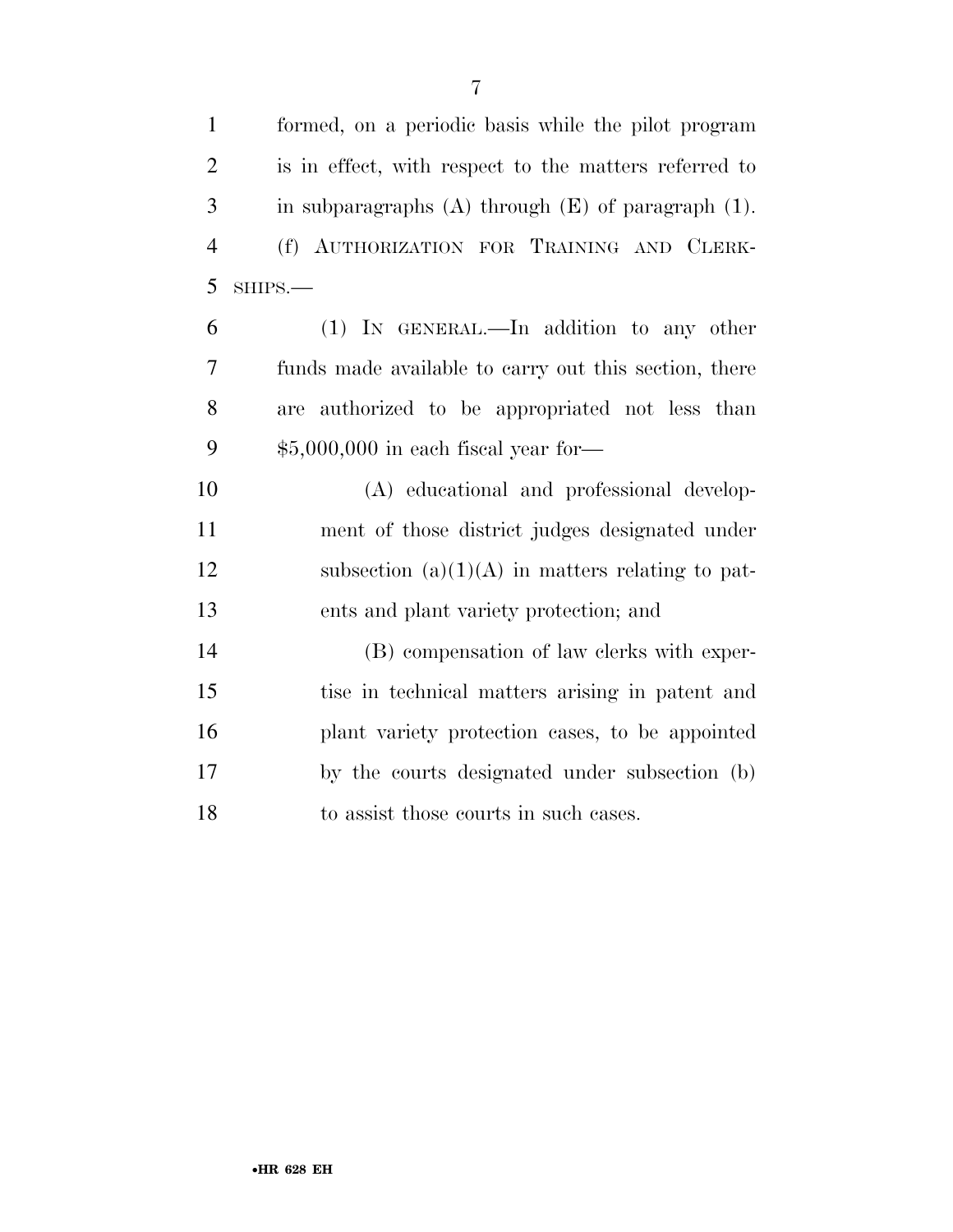1 (2) AVAILABILITY OF FUNDS.—Amounts made 2 available pursuant to this subsection shall remain 3 available until expended.

Passed the House of Representatives March 17, 2009.

Attest:

*Clerk.*